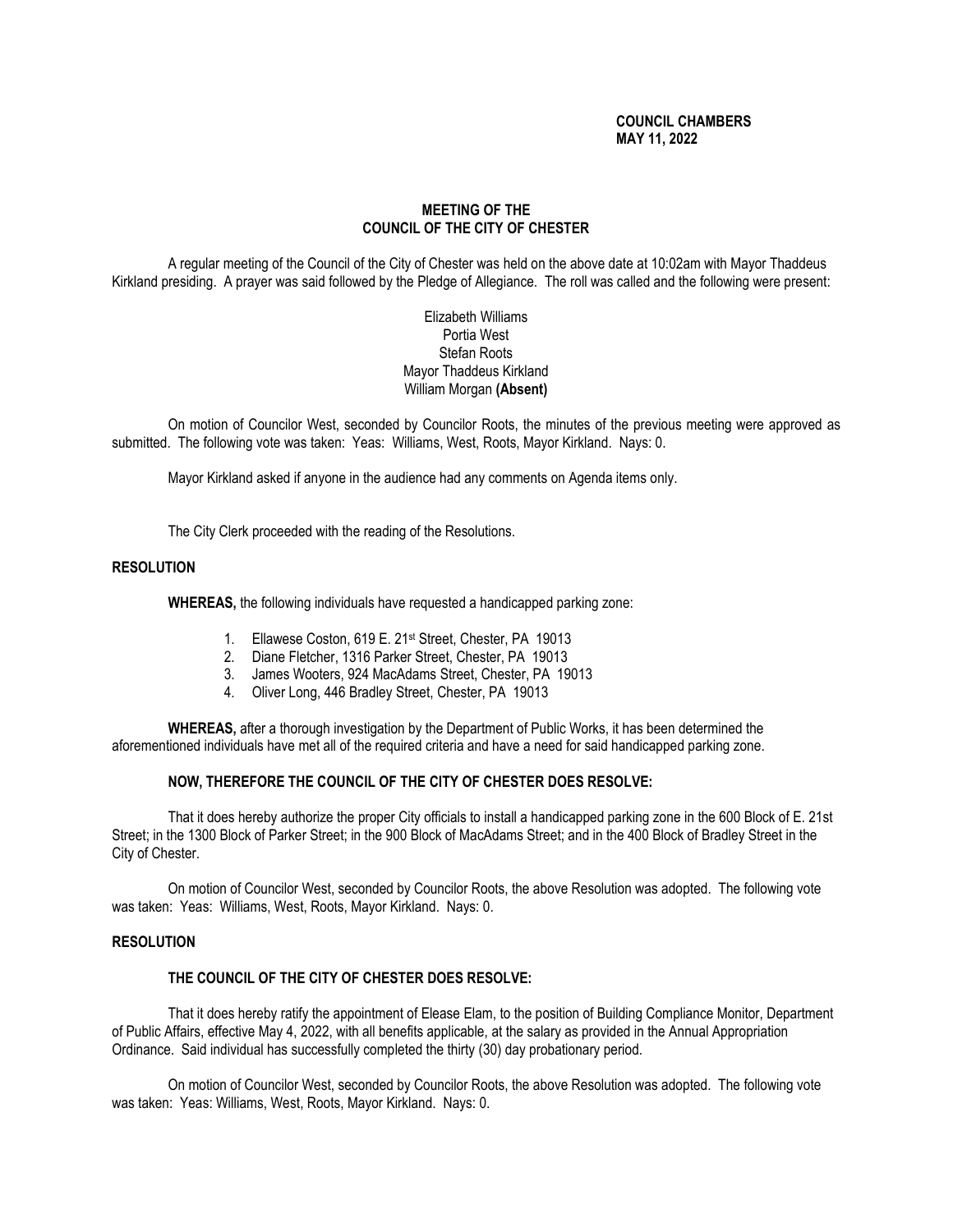#### **RESOLUTION**

# **THE COUNCIL OF THE CITY OF CHESTER DOES RESOLVE:**

That it does hereby ratify the appointment of Braheim McClary, to the position of Laborer, Department of Public Works, effective May 4, 2022, with all benefits applicable, at the salary as provided in the Annual Appropriation Ordinance. Said individual has successfully completed the thirty (30) day probationary period.

On motion of Councilor West, seconded by Councilor Roots, the above Resolution was adopted. The following vote was taken: Yeas: Williams, West, Roots, Mayor Kirkland. Nays: 0.

## **RESOLUTION**

# **THE COUNCIL OF THE CITY OF CHESTER DOES RESOLVE:**

That it does hereby ratify the appointment of Lamont Collins, to the position of Residential Housing Inspector, Health Department, Department of Public Safety, effective April 28, 2022, with all benefits applicable, at the salary as provided in the Annual Appropriation Ordinance.

**FURTHER,** said appointment is contingent upon successful completion of all certification requirements and submission of results to Human Resources within ninety (90) days of date of hire.

On motion of Councilor West, seconded by Councilor Roots, the above Resolution was adopted. The following vote was taken: Yeas: Williams, West, Roots, Mayor Kirkland. Nays: 0.

#### **RESOLUTION**

**WHEREAS,** the City of Chester received payment for the installation of a handicap parking zone for Thernall Hardy, 1110 Butler Street, Chester, PA 19013, in the amount of Twenty-five Dollars (\$25.00); and

**WHEREAS,** after a thorough investigation by the Department of Public Works, it has been determined the aforementioned individual does not meet the required criteria.

**WHEREAS,** 72 Pa. C.S.A. Section 5566(b) provides for the refund of monies paid to a political subdivision which is not legally entitled to said monies, within three (3) years of payment thereof.

#### **NOW, THEREFORE, THE COUNCIL OF THE CITY OF CHESTER DOES RESOLVE:**

That it does refund to Thernall Hardy the sum of Twenty-five Dollars (\$25.00), which represents reimbursement for the sum paid.

On motion of Councilor West, seconded by Councilor Roots, the above Resolution was adopted. The following vote was taken: Yeas: Williams, West, Roots, Mayor Kirkland. Nays: 0.

#### **RESOLUTION**

## **THE COUNCIL OF THE CITY OF CHESTER DOES RESOLVE:**

That it does approve and order payment of a series of bills and refunds as prepared by the Department of Accounts and Finance and as shown on Expenditure Approval List dated May 9, 2022 attached hereto and made a part hereof, subject to approval from the Department of Accounts and Finance.

On motion of Councilor West, seconded by Councilor Roots, the above Resolution was adopted. The following vote was taken: Yeas: Williams, West, Roots, Mayor Kirkland. Nays: 0.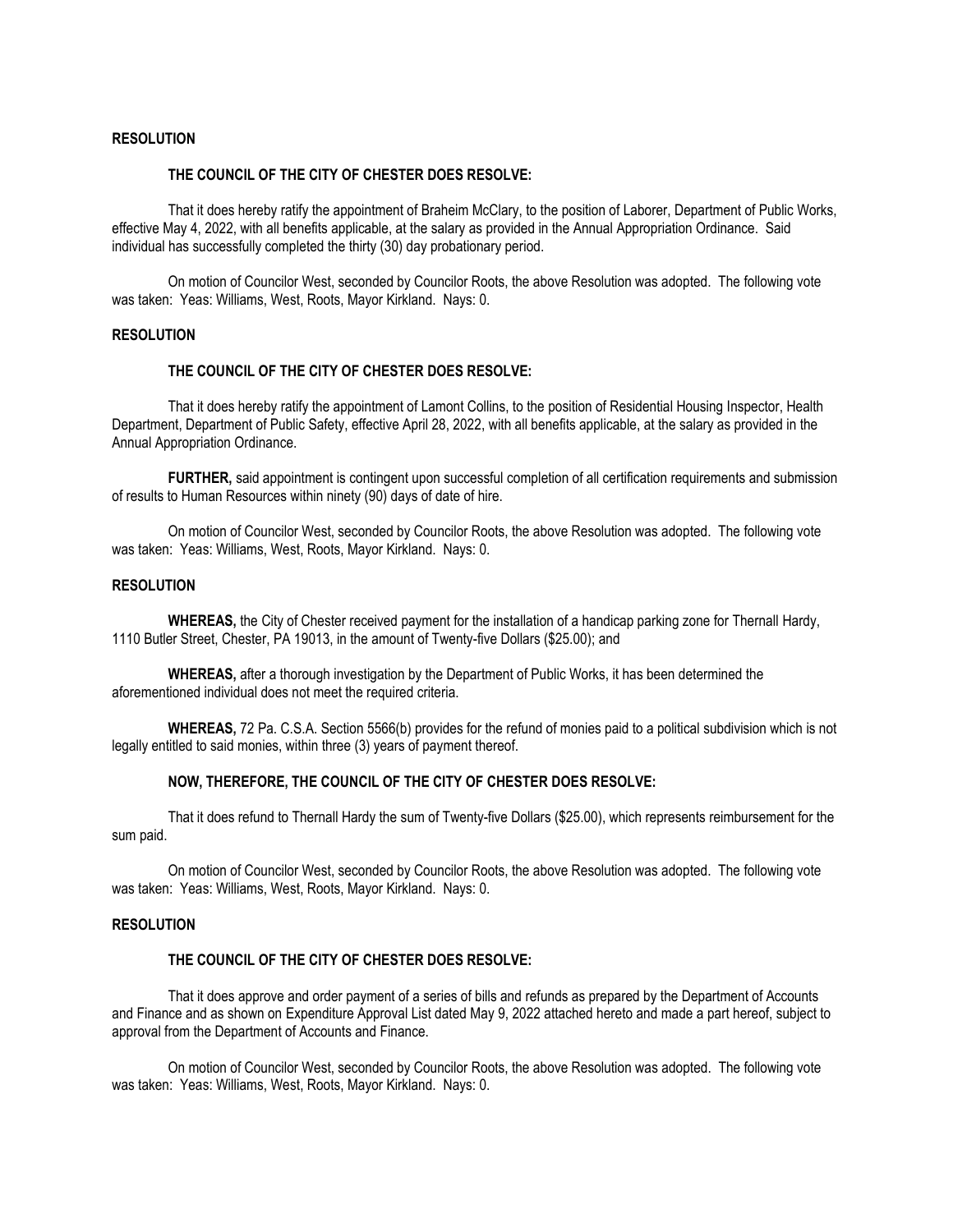# **Ayana King – COVID 19 Update (see attachments #1 and (#2 FYI))**

**Mayor Kirkland says** the test that are given out by the Chester Housing Authority are those rapid tests.

**Ms. King says** I'm assuming they're rapid tests. I'm not sure exactly.

**Councilman Roots says** I think these are test kits that they are giving out not test themselves.

**Ms. King says** yes. They're take-home tests.

**Councilman Roots says** people are going to go to Booker T. Center and they are going to pick up a box with four test kits in them so that they can administer them at home. For those that don't know, Everest Urgent Care is the Silvercare Urgent Care Center on 9<sup>th</sup> & Wilson. So, if you do need tests to be tested, that's the place to go.

# **Presentation – Delaware County Interactive Revenue Gaming Authority (DCIGRA) check presentation by Paul Johnson to Fire Commissioner Rigby**

**Councilman Roots says** if you're interested in applying for a Grant for your Organization…you can go to dcigra.org to apply.

## **Public Comment**

**Ms. Bridgette, 917 Upland Street says** on 291 is anything being done about the amount of traffic on it. People fly by you like it's a highway.

**Fire Commissioner Rigby says** that has been a subject that we've been in discussion for some time. We've been working with PennDOT for almost 18 months now and have recognized the fatalities on 291. We're hoping to come to some type of agreement to do some type of traffic calming. Certainly, the stretch between Flower and Penn. It's a concern of ours with nothing, no type of traffic devices. The trees are a concern of ours. We need to get those cut back so we can have a better line of sight. I just sent PennDOT all the data of our fatalities and our injuries.

**Mike Galante, City Engineer says** we have a design project right now. We're doing the survey work between Flower and the City line towards Trainer. Highland Avenue is going to get (inaudible) median in. Also, common traffic work such as rrfb's (rapid reflecting flashing beacons) traffic signals…striping in the roadway for 25mph or the speed limit 35mph to actually let people know the actual speed on the roadway. This is ongoing. It has to go through a permit process. Also, there is also a project on Reaney Street…construction will start within the next four weeks which will also provide a little bit of relief at Reaney Street. But long-term plans are to improve 291 to make it a better roadway…a safer roadway.

**Councilwoman West says** Mike **this** is your view of the City working with the State…

**Mike Galante, City Engineer says** yes, we work with the State. We've had meetings with PennDOT safety. Currently we have a design project on going. Once that project is done, we are looking for funding to get the work done. I believe Lisa Gaffney has been securing funding from Riverfront Alliance to try and get work done on 291 with East Coast Greenway. As far when you have a back up on 95, that is the ultimate route people take. I don't think we can necessarily prohibit that.

**Councilwoman West says** this is something that we can't just go out and do the work. We have to partner with…

**Mike Galante, City Engineer says** it's PennDOT's roadway so we (the City) have to get approval from PennDOT.

**Mayor Kirkland says** we recognize that there are problems on 291 and we are feverously working to try and save lives.

**Anita Littleton, 330 W. 9th Street says** how long is this process with PennDOT…People are flying down 9th Street. We need to slow that traffic down…Clarifications, rules and regulations of do you have to have a mask on. The City should be able to provide a mask if someone does not have one.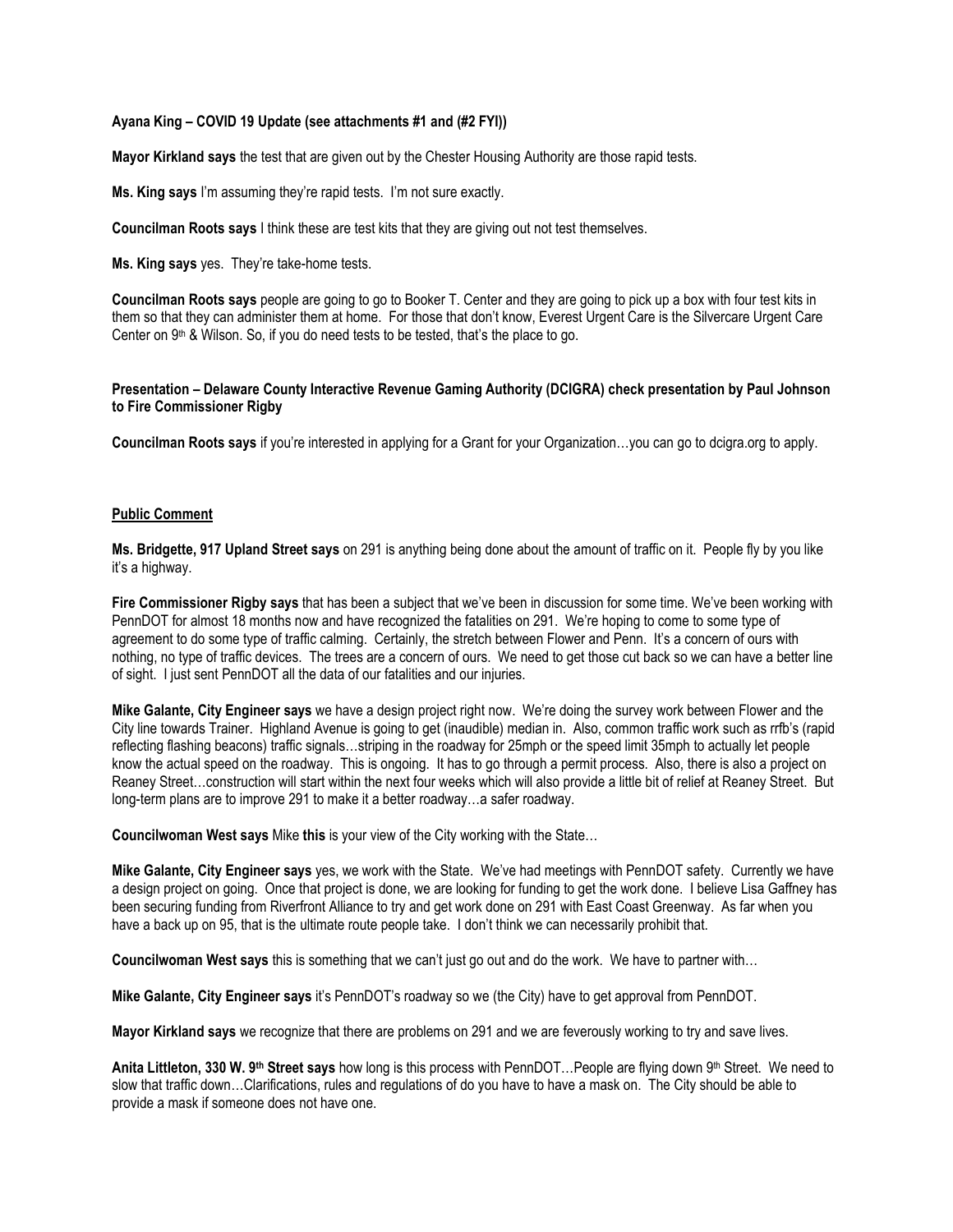**Mayor Kirkland says** Mr. Galante has spoken about the process that we're going through with widening the area by the High School…the roadway on 9<sup>th</sup> Street. It's not something that can't happen overnight. That might help us with calming the traffic in that area. As far as rules and regulations…I have addressed that with our Human Relations person stating that at the end of last month that masks were not mandatory but persons can wear masks if they (inaudible).

**Ms. Littleton says** can you guys communicate that with the front desk please so they won't turn people away.

**Mayor Kirkland says** okay and we do have masks available.

**Adelaide Evans, 465 Bradley Street says** the 15mph zones in school areas…Can cops be posted during those times of day so they can catch them? On Providence Avenue there is a tree blocking the sign and that might be a reason why the people are flying through there. Is it possible that it can be cut down? Will the Pool be open this summer and the forms of payment? Why are we tolerating the Chester Parking Authority terrorizing the Residents in the City of Chester?

**Mayor Kirkland says** unfortunately we don't even Police Officers to be at some of these places all the time. When this Office is called by one of the Schools and say they need some assistance we send them. We're in the process of hiring Officers now.

**Councilman Roots says** we all recognize how essential the pool is for the children. To get the Pool up and running is around \$200,000.00. The locker room, lighting and the pool deck needs to be addressed as well. There is a project to get it up and to speed. I will not open the pool without clean and safe water. Thank you Local 413 who offered to provide their labor as an inkind donation in helping us get the locker room together. The Mayor pulled out his magic wand and helped with the deck. We're looking to bring the pool up to Standard. There are regulations for public pools that we have to abide by. We have to establish Standard Operations Procedures (ex. how to open and close a pool, chlorine, ph., kids in the pool). Money Orders…we have to come up with a 2022 solution…look for a policy change in regards to money orders.

**Mayor Kirkland says** I would encourage you to address the Parking Authority by way of their meetings.

**Livia Smith, 930 E. 18th Street says** I'm here as a follow-up to Washington Park as far as those trees and limbs that are still there. What is the status of the sticks that are still laying there and tree trunks that are hazardous to our Children?

**Councilman Roots says** I don't have an answer for you right now for when those limbs will be removed. I will be talking with my Public Works people to clean up the little sticks.

**Ms. Smith says** what's the status of the Health Department here in the City of Chester. Is the County getting ready to make some moves or what?

**Mayor Kirkland says** the County has created their own Health Department. We still have persons in place here in the City as far as our Health Department. Will that probably eventually be resolved? As per the Receiver yes…certain personnel.

Harry Crawford, 3315 Carter Lane says the 9<sup>th</sup> Street problem is a very serious problem. My sister's car has been hit five times. In the past two weeks it has been totaled because of the people flying down  $9<sup>th</sup>$  Street. It should be a way to stagger the lights so that people don't have an open run from Kerlin all the way down to the Avenue of the States. How long does it take to have a pole light repaired?

**Councilwoman West says** is it the PECO pole.

**Mr. Crawford says** yes. The pole number is 8591.

**Councilwoman West says** I'll check on the status of that.

Mayor Kirkland says the Engineer is working feverously concerning 9<sup>th</sup> Street. Hopefully we'll have more Officers on board so that we can (inaudible).

**Councilwoman West** says do we have any updates from PennDOT on that W. 9<sup>th</sup> Street Section.